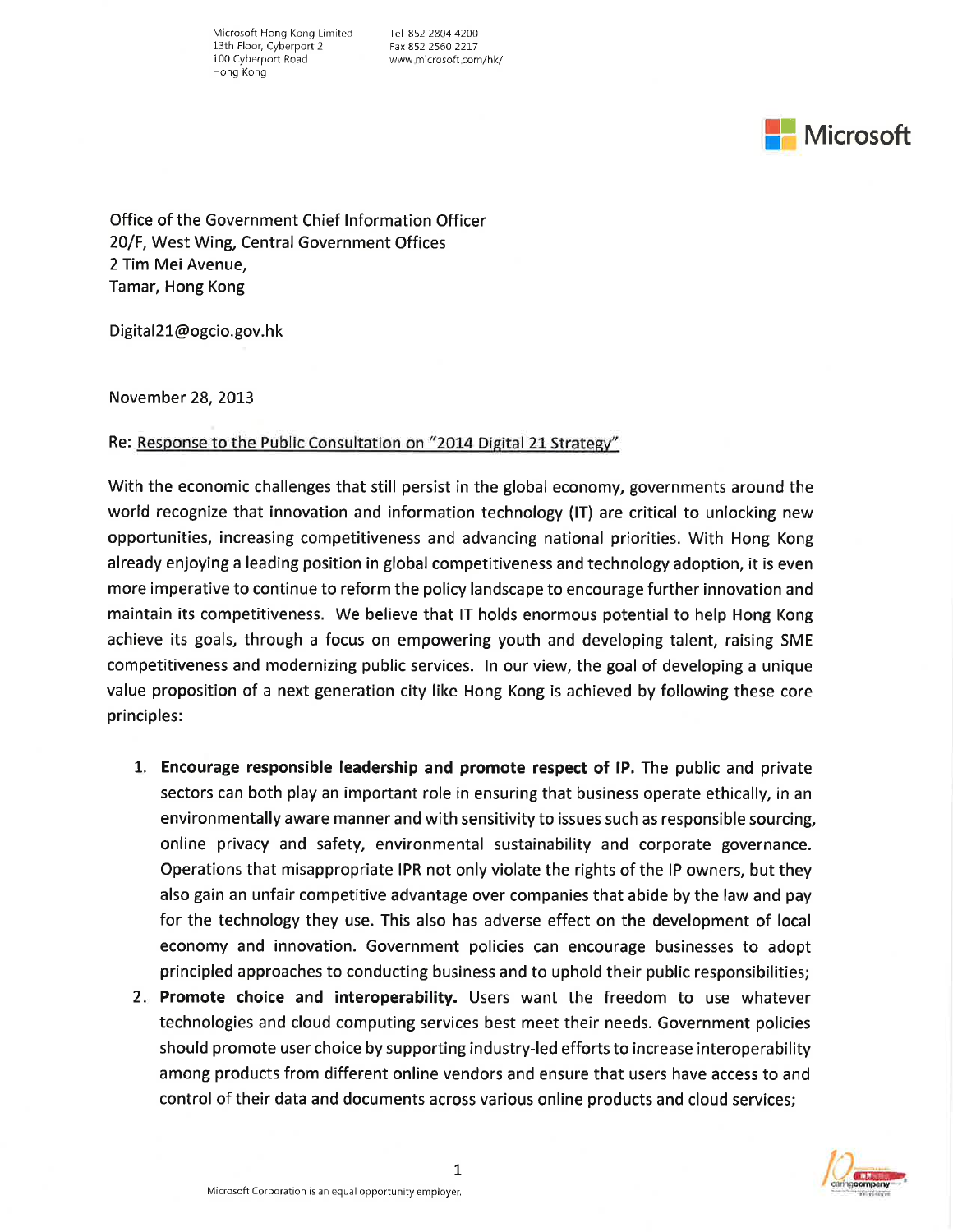- 3. Ensure data security and privacy. As cloud technology becoming more widely adopted, it is important for government and the private sector to ensure that data security and privacy is strictly observed. lt is also imperative to ensure that citizen and government data is secure and privacy is respected and maintained. When subscribing to such service, government and citizens should demand contractual commitments in place that prohibit a cloud service provider from mining customer data, including citizen data for advertising or marketing purposes. This is especially important for services prescribed for students and children.
- 4. Ensure neutrality on procurement and technology adoption. When technology procurement and adoption policies are neutral, objective and merit-based, they help ensure that users have the widest possible choice among lT products and services and can better evaluate which products and services best meet their needs and offer the lowest total cost of ownership. The market, including government, is best served when their lT procurement is transparent and does not rule out or give preference to specific products or suppliers and does not mandate certain business, development or licensing models. Proper consideration of total cost of ownership should also be promoted within the government and in the prívate sector. We believe government should uphold these principles in all policies and directive. These values also echo the principles adopted by APEC as outlined in "APEC Project Procurement Principles"; and
- 5. Promote the adoption of open standards. Interoperability and compatibility is key to innovation and technology adoption. Standards are an important tool and one way to help facilitate interoperability. Government should support standards that are created by an open, collaborative process that is driven by the market and address the interoperability needs of users. Whenever possible, international standards should be promoted instead of developing local, proprietary standards.

With the above principles as foundation, we would like to highlight the following comments towards the "20L4 Digital 21 Strategy - Smarter Hong Kong Smarter Living", categorized according to the four-thrust strategy in the consultation paper.

## A. Empower Everyone

A.1. Strengthen public education and protection. The increased use of online services has many benefits for consumers and businesses, but it can also lead to risk associated with privacy, security and safety. Users should be informed about their online privacy options through clear notices, be able to make choices about the use of their personal information, and be assured that their data will be protected. Government can meet these needs by collaborating to develop globally consistent policy frameworks that recognize the worldwide nature of data flows and at the same time, protect the privacy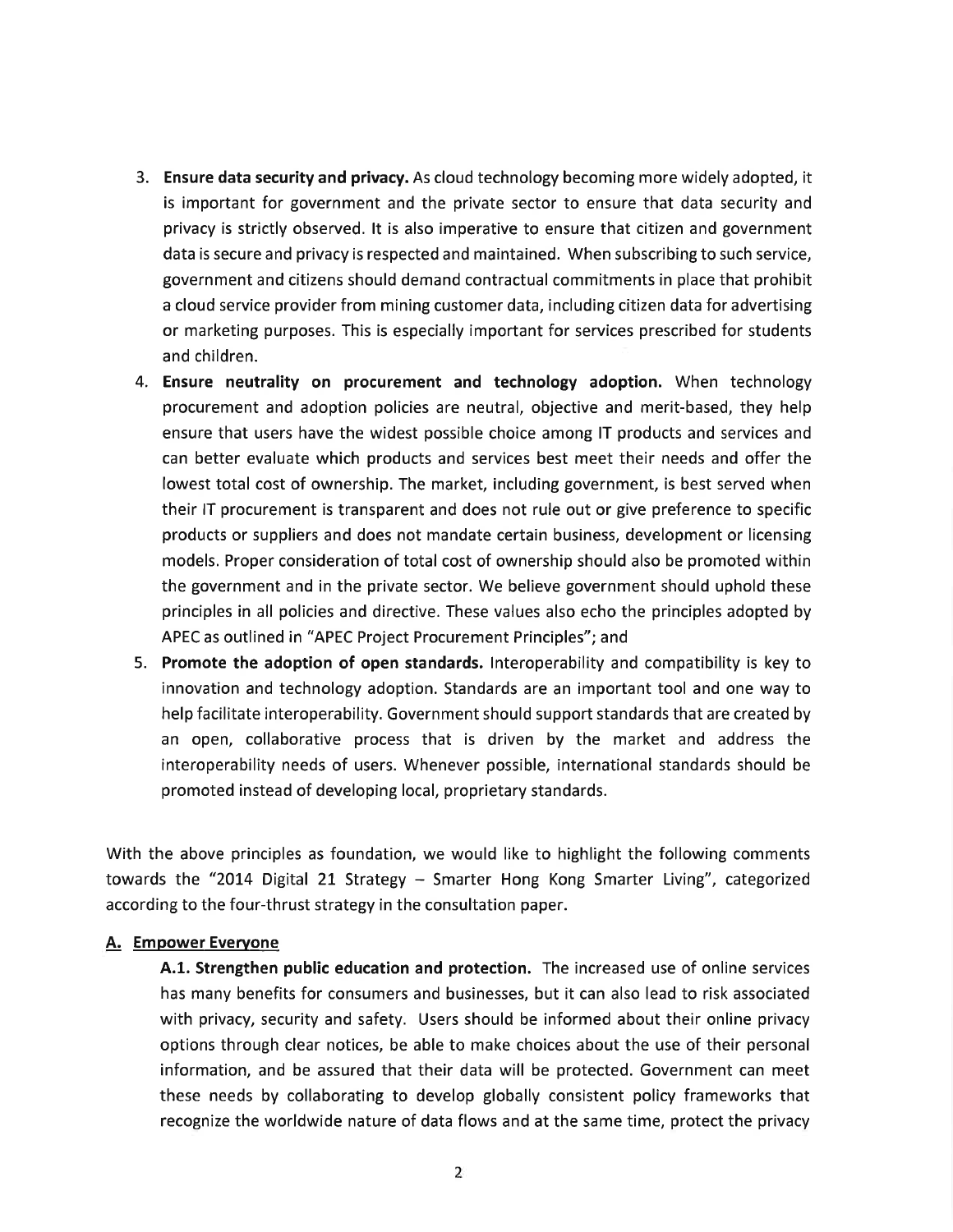and security of user data. Government should also raise public awareness and strengthening enforcement against cybercrime.

A.2. Adopt new wireless connectivity technologies. We are encouraged to see the Government taking lead to provide more WlFl hotspots and increase citywide connectivity to internet. Connectivity has become a critical need for citizen to participate fully in the digital economy and this need will continue to grow tremendously. To meet with this ever growing demand while resources are limited, we suggest the Government to continue exploring and adopting new and affordable wireless connectivity technologies like Dynamic Spectrum Access (DSA). lt is clear that efficient use of spectrum is a critical aspect of solving the growing broadband challenge and in fact, Microsoft has spent many years investigating new technologies like TV White Space that can increase productive use of spectrum, through development of technology, trials and innovative solutions. We also work with industry to develop standards to facilitate the adoption of this technology and conduct pilot projects around the globe like Singapore, South Africa and  $UK<sup>1</sup>$ 

4.3. Address digital inclusion in a concerted manner. Undeserved groups use technology in many ways to enrich their lives and raise their competitiveness. Over the years we have seen some success of the government led digital inclusion initiatives such as the lnternet Learning Support Programme (ILSP). With the widening of poverty gap and aging population, we believe the underserved groups should be supported continuously in a concerted manner. Funding from different bureaus such as the OGCIO, Efficiency Unit, Social Welfare Department, Home Affairs Department can be better coordinated so that these resources can be strategically placed to make a bigger impact in the community. We believe the Government would learn from its investment in projects like the ILSP and District Cyber-Center Scheme and fine-tune its operation and maximize its reach and effectiveness (e.g. if parental consent to release information to ILSP operator could be obtained at the beginning of school year, this could bring tremendous improvement on the operations).

4.4. lmprove education through greater use of technology. lT can play a key rofe in transforming education and promoting lifelong learning. Cloud computing, in particular, can be instrumental in expanding the quality and accessibility of education  $-$  by enabling collaborative environments and anytime, anywhere access to learning resources and facilitating improvements in educational approaches through the collection and analysis of data. To encourage schools moving to cloud, government can develop guidelines and best practices for educators. Cloud-friendly funding mechanisms should also be developed so that schools can shift this expense from capital expenditure to operational

<sup>&</sup>lt;sup>1</sup> Details can be found at http://research.microsoft.com/en-us/projects/spectrum/default.aspx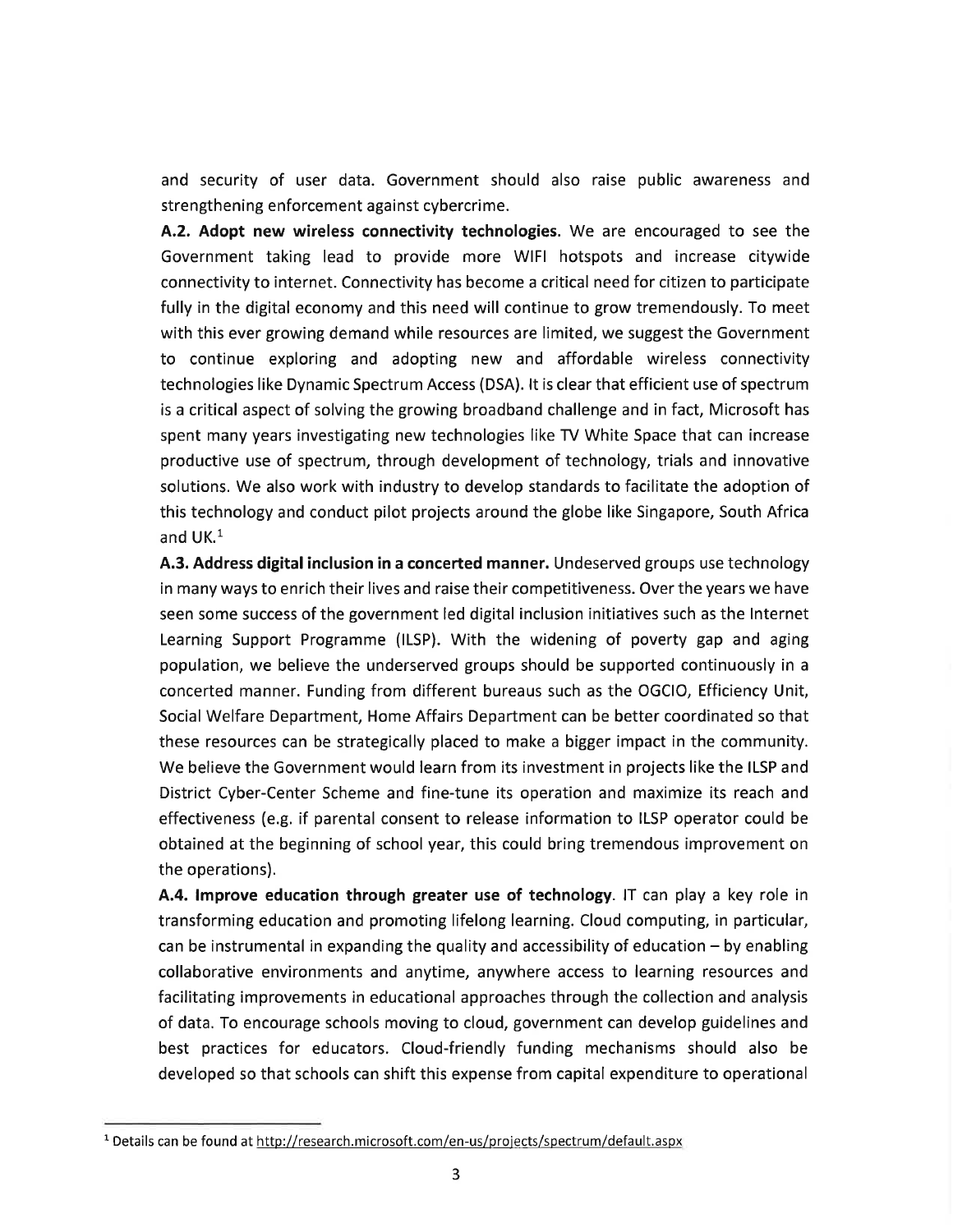expenditure. ln addition, government should also explore Game-based learning with motion sensor, augmented reality and other interactive learning experiences, which can help improve literacy, math skills and even physical fitness. With the rise of cloud computing and "Bring Your Own Device" programs, the Government should establish guideline and explore ways to help school leverage this opportunity and address the necessary support needs associated with it.

A.5. Transform learning in and outside of the classroom. In addition to upgrading technology infrastructure in schools, government should also invest resources into building a holistic eLearning strategy that addresses the various component of this paradigm shift. This should cover areas such as stakeholder readiness, content readiness and technology integration that is pedagogically proven.

4.6. Develop an international class programming experience for students. We are encouraged to see government promoting programming in formal education and believe that this could help raise the standard of Hong Kong's talents pool. When structuring these courses, government should work with the industry to identify relevant content, such as those available today through the Microsoft lT Academy, which broadens student's perspective and opportunity in the future. The Netherlands offers a good reference when it comes to territorial' wide technology education including programming. 4.7. Free and user-friendly digital lD. As digital lD getting more and more important for e-commerce as well as e-services for citizens, we welcome the Government's initiative to push for the wider adoption of digital lD. ln addition to digital certificate, government should also support the development and use of other commercially viable options of digital lD services as well to offer users choice and encourage market competition.

## B. Igniting Business lnnovation

8.1. Encourage cross border R&D collaboration. Continuous investment in research and development is crucial. Private sector can make significant contribution in this area through sharing their resources, experience and network, locally or across borders. By riding on the infrastructure and network of vendors such as the Microsoft Research Asia and Microsoft Venture initiative around the world, local researchers can gain experience, exposure and gather greater momentum to propel it into commercialization. The recent recognition of "I-MOVE to Learn"<sup>2</sup> at the World Summit Award is the living proof of partnership and continuous R&0.

B.2. Stimulate innovation through IP protection. A well-established IP protection environment is the corner stone of innovation. The government has implemented

<sup>&</sup>lt;sup>2</sup> "I-MOVE to Learn", developed by a local Microsoft partner, is a game-based application using Kinect for rehabilitation. This solution was honored as one of the "Global Champions" at the 2013 World Summit Award http://www.wsis-award.org/winner/i-move-learn-107820130904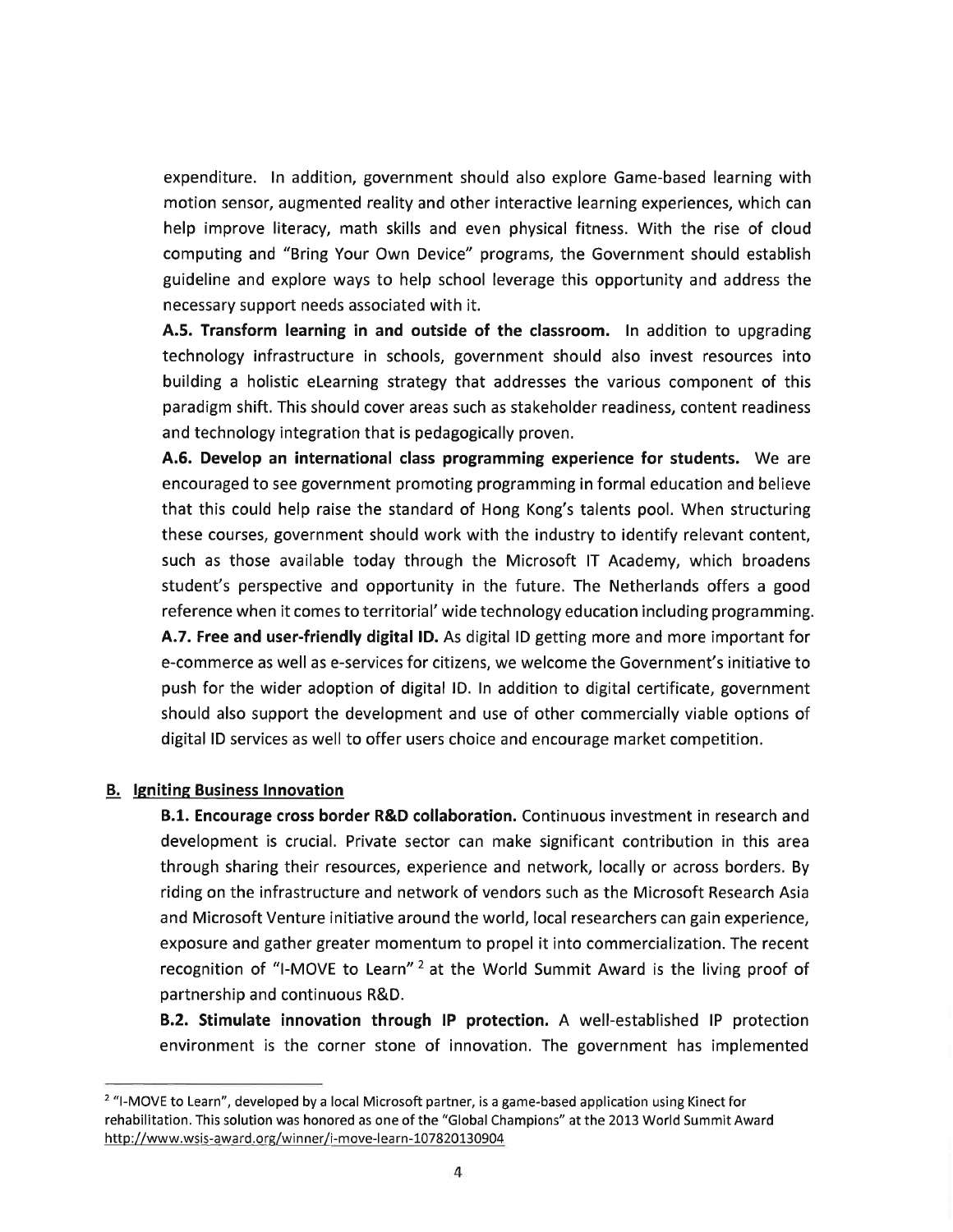different measures to ensure IPR protection is effective. To help foster local innovation and domestic economic growth, enforcing existing lP laws and updating them as necessary to adapt to new technologies is critical. By maintaining Hong Kong's reputation in lP protection, Hong Kong can further encourage local innovation and attract innovators from the surrounding regions, such as China, as well.

**B.3. Public Sector Information (PSI) for everyone.** We're encouraged to see government promoting PSl, including machine-readable dataset and APl. With these cross departmental valuable datasets available on the public cloud, everyone can make smarter decisions based on data. Government should publish public data in a user-friendly platform which enables filtering, manipulating and synthesizing different formats and sources of data including structured, unstructured, real-time and archived data in a highly visualized and interactive way. When choosing services, government should ensure enterprise-class security and data governance is well covered. We recommend government to devise a long term cloud strategy to encourage public-private partnership and nurture a developer ecosystem for open data innovation, while protecting individual privacy. When working across different bureaus, the OGCIO should also take the lead in defining the scope of data to be made public, data format such as XML, connection with the developer community and the timeframe of data readiness, from different bureaus. When prioritizing data availability, information such as map images and census statistics should rank high on the list.

**B.4. Promote the adoption of cloud in SME.** A recent study by Boston Consulting Group<sup>3</sup> has highlighted that technological advancement, such as cloud services, brings potential for the most far-reaching innovation and business growth ever, creating an opportunity for SMEs to achieve growth. To support SME moving towards this direction, government can raise public awareness and offer incentives such as subsidy or tax deduction. When funding SME projects, Government should also incorporate cloud-friendly funding mechanism that encourage SME to subscribe technology as a service over making capital investment in-house.

## C. Supporting A Thriving ICT lndustrv

C.1. Build up a comprehensive portal for startups. ICT startups are crucial to the long term success of Hong Kong. To nurture this community, government should consider leveraging the various resources, public and private. Over the past few years, Microsoft

<sup>&</sup>lt;sup>3</sup> "Ahead of the Curve: Lessons on Technology and Growth From Small Business Leaders" by Boston Consulting Group

https://www.bcgperspectives.com/content/articles/technology software globalization ahead curve lessons tec hnology growth small business leaders/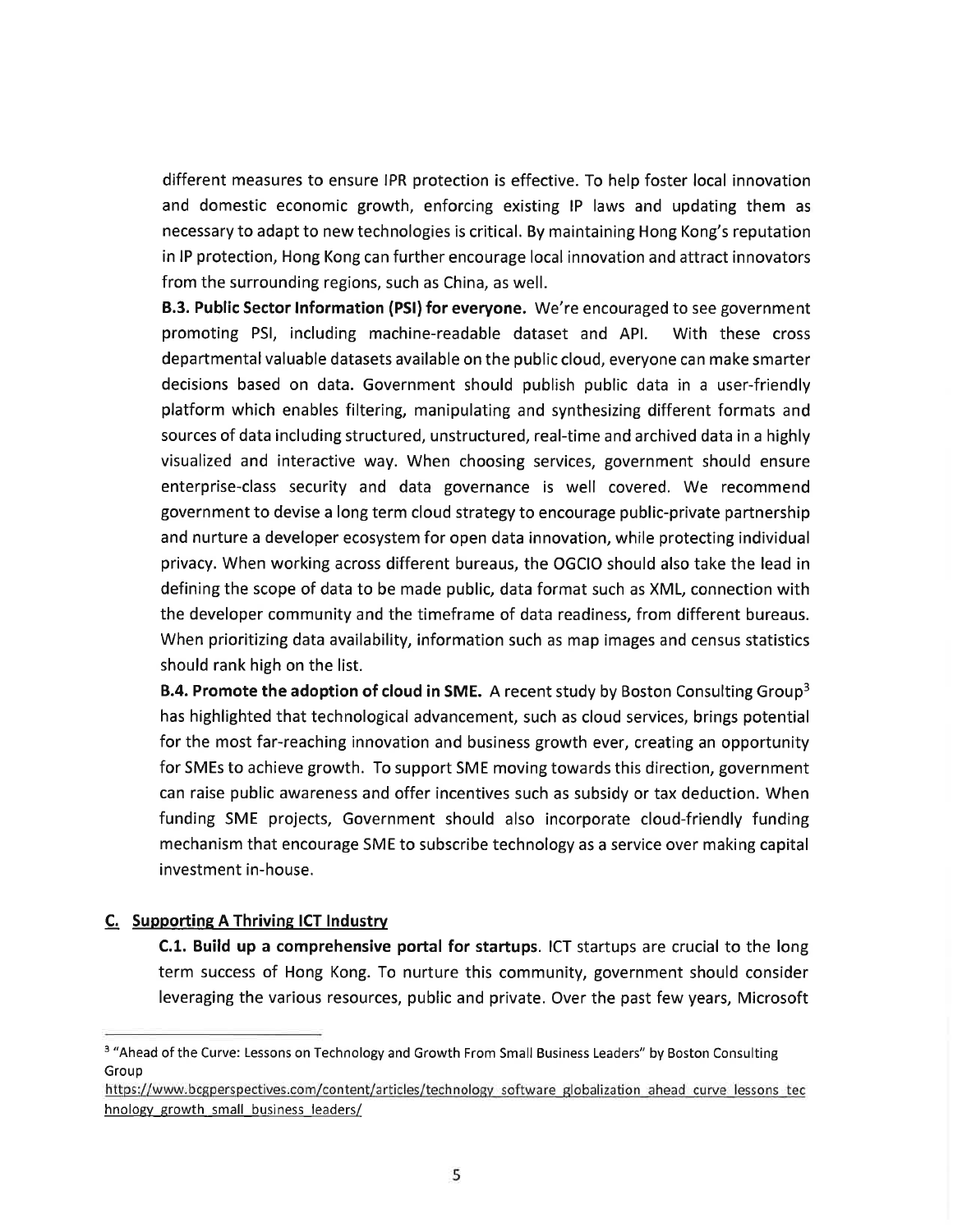has been investing in supporting the startup community through its Accelerator Program and BizSpark resources pack, international competitions and other programs to raise entrepreneurship skills, especially in the higher education space. The online portal to be developed by the government should cover not only the resources and support from government, but also embracing the contribution from private sector. By incorporating the investment in private sector, Hong Kong can collaboratively attract venture investment, build up innovative entrepreneurs and startups.

C.2. Support for startups and ventures. To encourage innovation, government should consider offering incentives such as tax deduction for investments going into startups. This would attract more private funding hence fueling more startup projects. Efforts to encourage lP filing, exchange and trading can also help the further development of innovation.

C.3. Promote a cloud friendly regulatory framework. The growth of cloud computing offers tremendous opportunities but also presents new challenges. Governments can promote widespread adoption of cloud computing by L) providing clearer guidelines that adhered to international standards 2) fostering user confidence, especially in the areas of privacy, security and compliance cost; 3) providing SME with subsidies for moving to cloud. Regulators also need to recognize the worldwide nature of data flows, at the same time, protect the privacy and security of user data.

## D. Transforming and Integrating Public Services

D.1. Modernize Government. lT and the internet can facilitate greater citizen participation in government and the political process, as well as improve how government employees collaborate. Modern tools and infrastructure can help citizens, government agencies, policymakers, and government workers connect with each other and to information that can lead to better decision making, improved services and greater efficiency, accountability, and transparency. lmproved access to government data can also create new jobs and business opportunities. Cloud computing offers economical and measurable ways to improve government performance with significant savings<sup>4</sup>. To propel towards this direction, the Government should establish specific guidelines on cloud readiness and adoption goals for difference agencies as well as conduct regular internal education and reviews.

D2. Setting up Technology and Communication Bureau. We're encouraged to see Hong Kong ranked high on competitiveness in various international benchmark studies. We are particularly thrill that ICT is one of the key factors that contributed to this ranking. To

<sup>4 &</sup>quot;lmplementation of a Government Cloud Platform" at http://www.legco.gov.hk/yr11-

<sup>12/</sup>english/fc/fc/papers/f12-39e.pdf